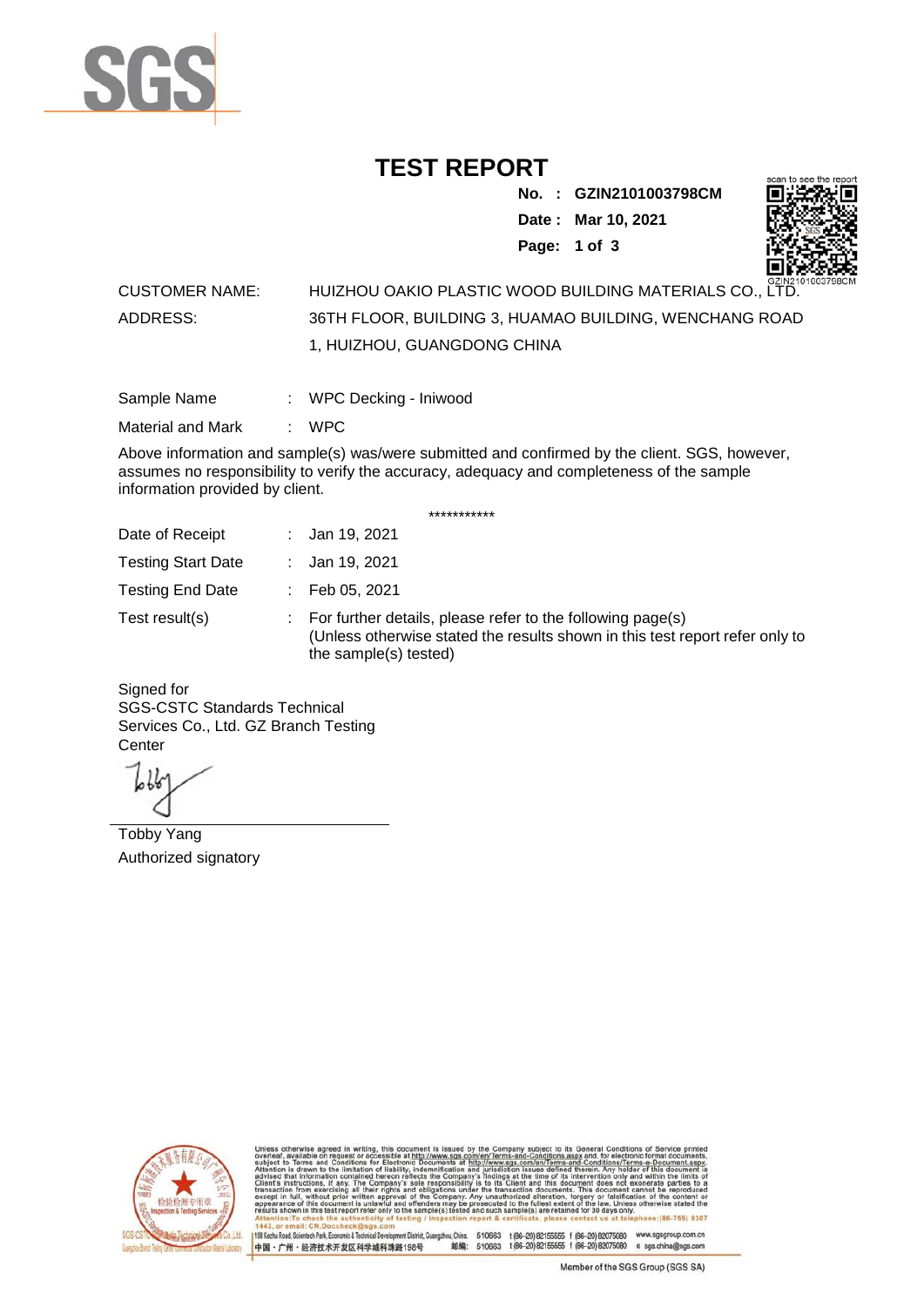

## **TEST REPORT**

**No. : GZIN2101003798CM Date : Mar 10, 2021 Page: 2 of 3** 

Summary of Results:

| No. | Test Item.         | <b>Test Method</b>            | Result     | Conclusion |
|-----|--------------------|-------------------------------|------------|------------|
|     | Swelling and Water | EN 15534-1:2014               |            |            |
|     | Absorption         | Section 8.3.1& EN<br>317:1993 | See result | Pass       |

Note: Pass : Meet the requirements;

Fail : Does not meet the requirements;

/ : Not Apply to the judgment.

Original Sample Photo:





Conditions/Terms-e-Do<br>rein: Any holder of this 8307 198 Kezhu Road, Scientech Park, Economic & Technical Develop 中国·广州·经济技术开发区科学城科珠路198号